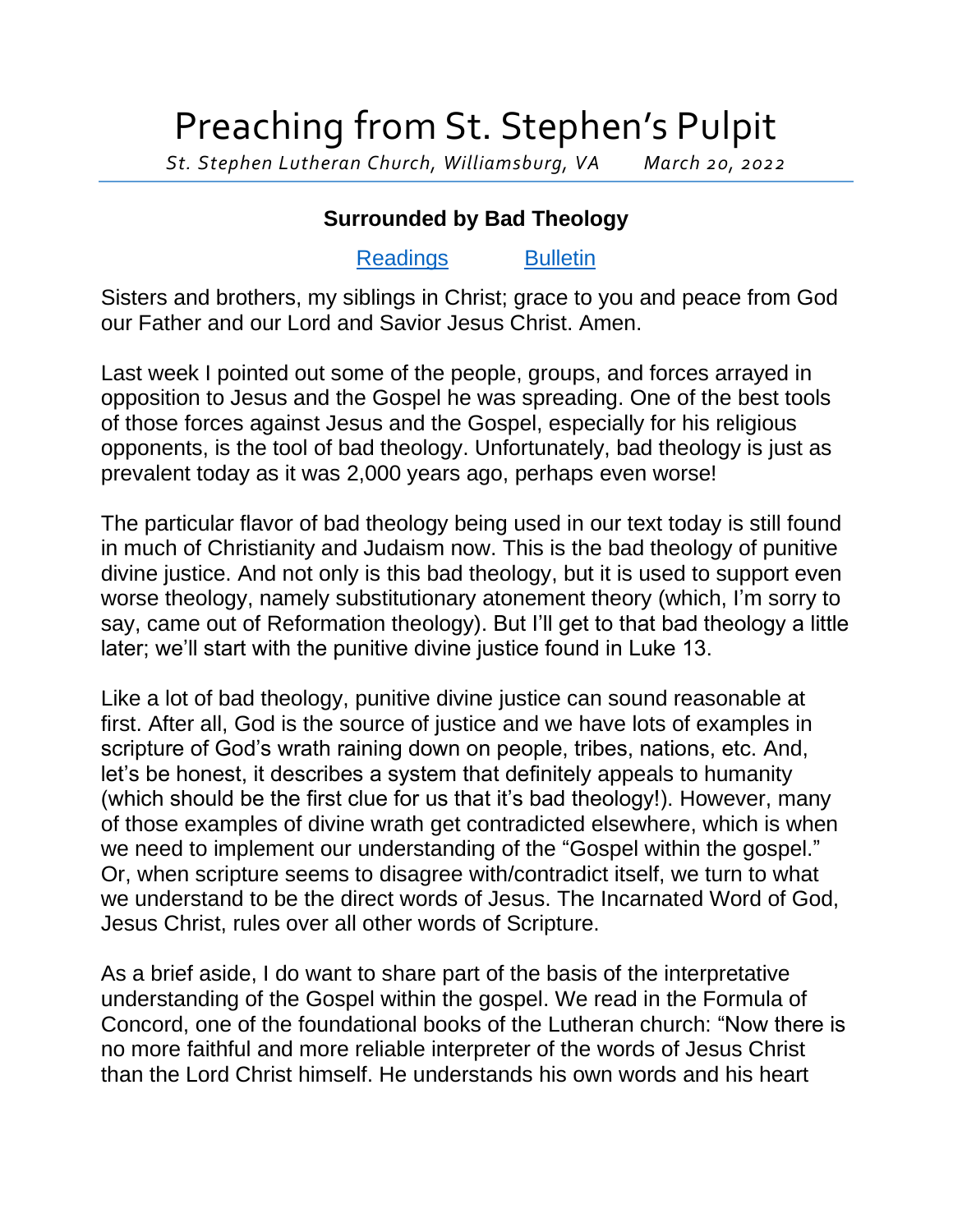and intention best."<sup>1</sup> Lutherans measure the gospel, and I would argue all of scripture, against the Incarnated Word of God, Jesus Christ…his teachings, actions, and very life.

Back to punitive divine justice and Christ's dismissal of it in our text today. The crowds ask a common religious question at the start of Luke 13, why did this bad thing happen? Why were these Galileans killed and their blood used to profane their sacrifice? The underlying question that Jesus responds to is: did they deserve it? Or were they being divinely punished for something they, or their forbearers, did? At least the crowds in Luke's gospel are not so gauche as to specifically ask the question the way the disciples do in regarding the man born blind in John's Gospel: "'Rabbi, who sinned, this man or his parents, that he was born blind?"<sup>2</sup>

This is the heart of punitive divine justice: if something bad happens to someone, it must be God punishing them for their sins (or their parents' sins). This bad theology is quite appealing because it allows us to judge other people's sins and compare ourselves to them. I rebel against this bad theology because it is incongruent with my understanding of a loving and kind God. I mean come on, in John 3:16-17 we're told that God so **loved** the world, and that Jesus did **not** come to condemn the world, but rather to save it. Or to stay in the Gospel of Luke, Jesus tells the parable of the lost son in Luke 15 in which the father's love is so extravagant and abundant, that it is more than enough to overcome the son's brokenness.

I believe in a God of love and grace, not one that would punish people via kings or falling towers. Jesus makes this very point in our text today. Things happen in this world. Towers fall, kings kill. You never know what might happen to you. So, in the meantime, why don't you work on your relationship with God and with your neighbors by being repentance people. Own up to your brokenness. Admit your mistakes. Let go of your grudges. Live out the grace and love that you hope for yourself! Bear fruit!

It seems to me that much of what is laid at the feet of punitive divine justice is simply the consequences of broken systems set up by a broken humanity. Rather than blaming natural disasters on X, Y, or Z, as far too many Christians like to do (I'm looking at you, Pat Robertson, and your ilk). Perhaps

<sup>2</sup> John 9:2b (NRSV)

<sup>&</sup>lt;sup>1</sup> Kolb, R., & Wengert, T. J. (2002). Solid Declaration, Article VII: Holy Supper. In *The Book of Concord* (p. 601). Fortress Press.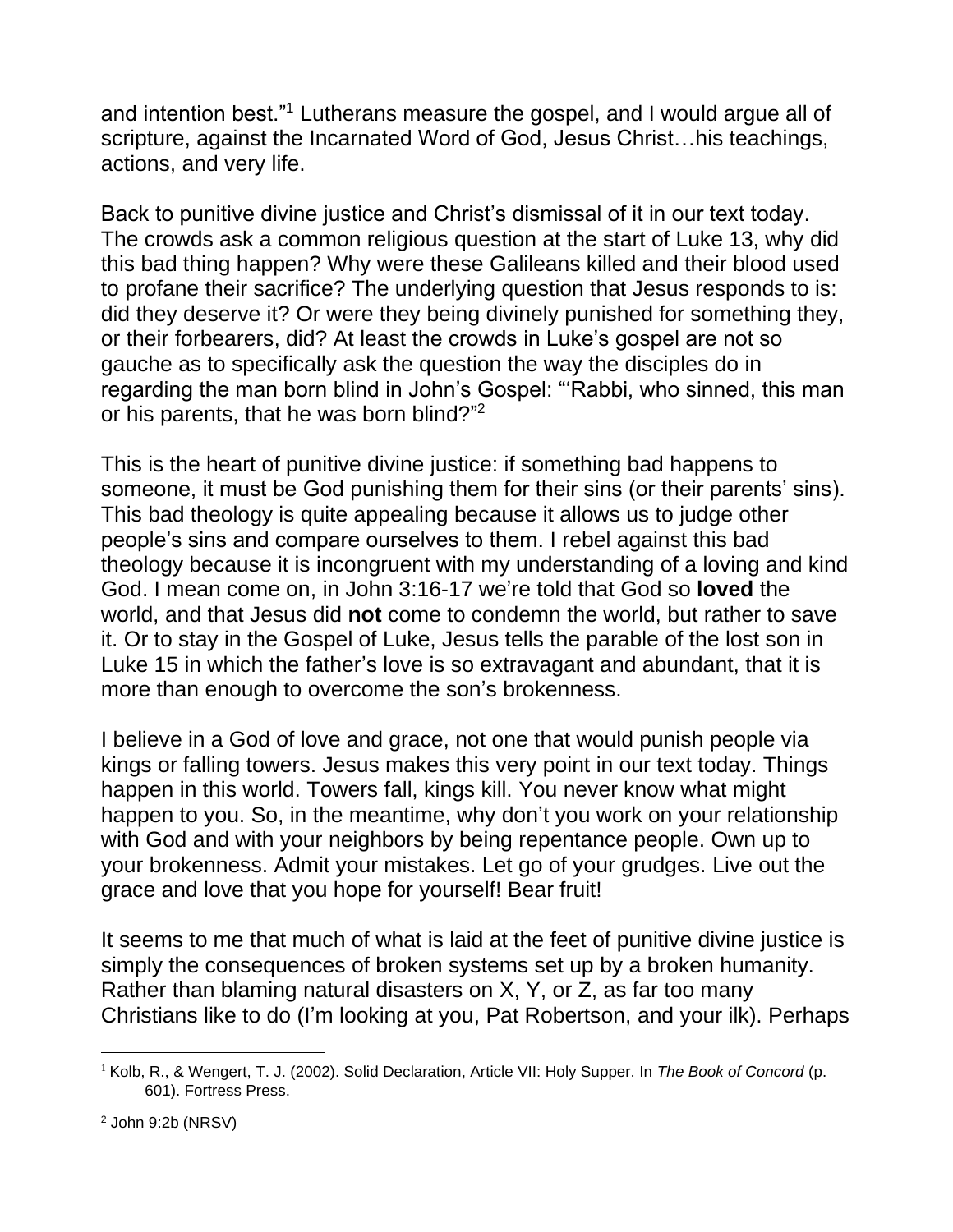we should understand that increasing natural disasters are a result of human caused climate change. Let us repent of that and try to reconcile with creation. How? Let's work to stop climate change! Let's hold polluters accountable, let's consume less, let's be mindful of the waste we create. That is the repentance and reconciliation that Christ calls for!

I mentioned earlier that substitutionary atonement theory is a natural outcome of punitive divine justice. This theory says that since God is mean and wrathful, God must punitively punish sinners and their offspring. Given that, the only way to satisfy God's ultimate bloodlust is for a "perfect" sacrifice. So, Jesus, God's only beloved(?) son, takes on human flesh and form to take humanity's place in the face of God's wrath. Okay, I may not be presenting substitutionary atonement theory in the best possible light. But there's a reason opponents of it, like myself, refer to it as the theory of divine child abuse. It's **bad** theology! It paints God as unloving and ungracious, and I just can't go there.

And you will find this theory at the heart of a lot of Christian's operative theology. That sort-of desperate clinging to works righteousness or orthodoxy to try to be "worthy" of Jesus' sacrifice. All that popular language of being washed in the blood of Jesus and such pithy things. It's all substitutionary atonement theory, and it all paints God as unloving and ungracious and I cannot stand it!

But Pastor Jon, you might say, *simul justus et peccator*! We are at the same time saint and sinner; we are broken sinners deserving of punishment! God hates sin! And of course, all of that is correct. I just don't let those facts warp my view of God as loving and gracious. God does hate sin, but time and again in scripture, and in my own experience, God is merciful and loving. God is as quick to forgive as the prodigal father in Luke 15 (who doesn't even let the lost son finish his confession!). And, I would argue, we do experience the consequences of our broken sinfulness; I just don't feel the need to ascribe them to God! When I sin, I harm others, myself, creation, and God. And there are often natural consequences that arise from my sins. I find myself cut off from others, myself, creation, and God. So if the terrible consequences of my sin are a natural result of the sin itself, then we don't have to blame God for them; it's much more accurate to blame myself for them. Ah ha! Perhaps this is the reason we engage in the mental gymnastics of substitutionary atonement theory to avoid the knowledge that the only ones we can blame for our sin is…ourselves.